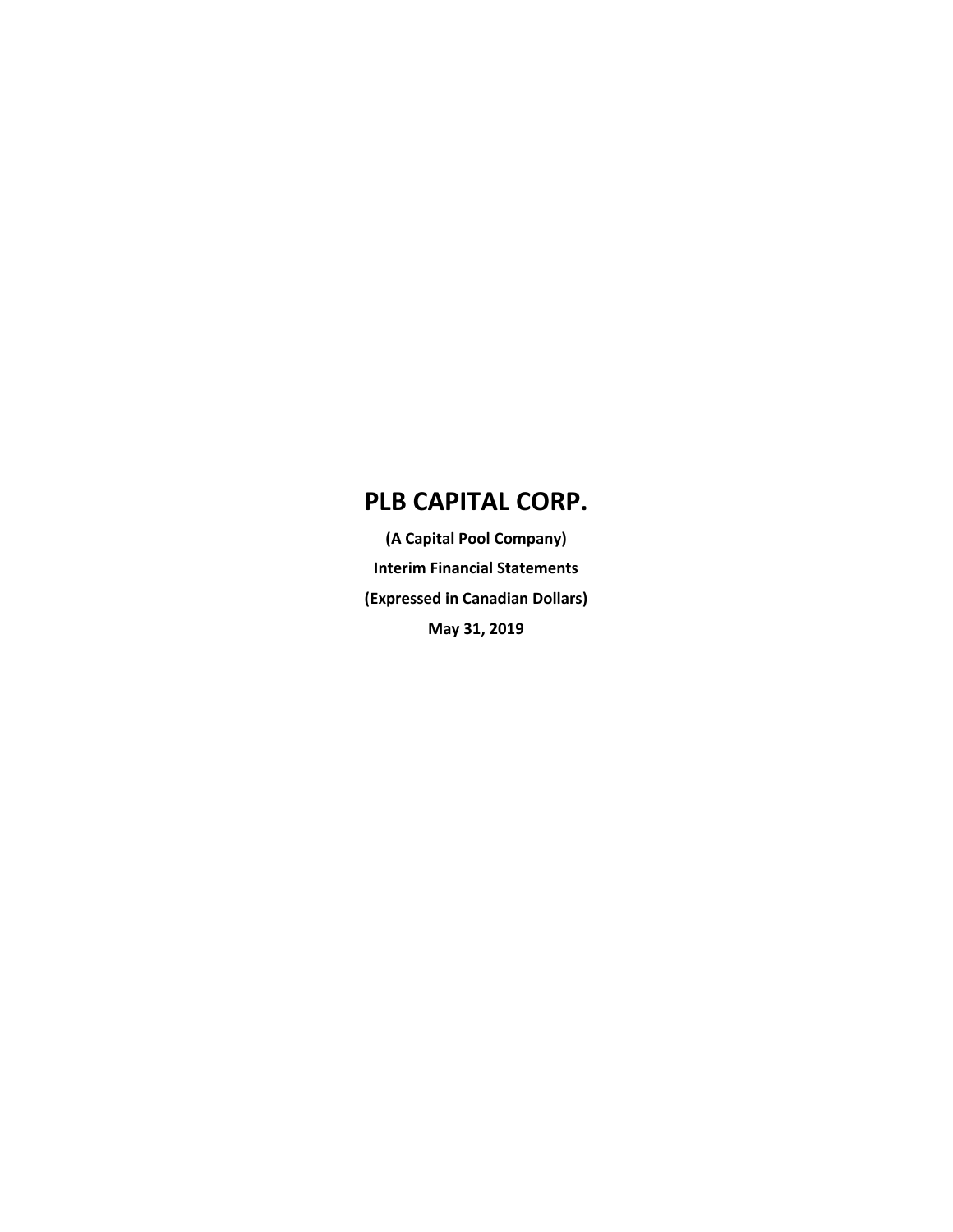Condensed Interim Statement of Financial Position Expressed in Canadian Dollars Unaudited

|                                                                    | May 31, 2019  | <b>November 30, 2018</b> |
|--------------------------------------------------------------------|---------------|--------------------------|
| <b>Assets</b>                                                      |               |                          |
| <b>Current Assets</b>                                              |               |                          |
| Cash                                                               | \$<br>210,761 | \$<br>70,169             |
| Amounts receivable                                                 | 500           |                          |
| Prepaids                                                           | 1,273         | 11,517                   |
| <b>Total Assets</b>                                                | \$<br>212,534 | \$<br>81,686             |
| Liabilities and Shareholders' Equity<br><b>Current liabilities</b> |               |                          |
| Accounts payable                                                   | \$<br>6,300   | \$                       |
| Shareholders' equity<br>Contributed surplus                        | 29,800        |                          |
| <b>Share Capital</b>                                               | 273,216       | 100,000                  |
| <b>Deficit</b>                                                     | (96,782)      | (18, 314)                |
| <b>Total Shareholders' Equity</b>                                  | 206,234       | 81,686                   |
| <b>Total Liabilities and Shareholders' Equity</b>                  | \$<br>212,534 | \$<br>81,686             |

Nature of Operations and Going Concern (Note 1)

On behalf of the Board:

*"Giuseppe Perone"* , Director

*"David Loretto"* , Director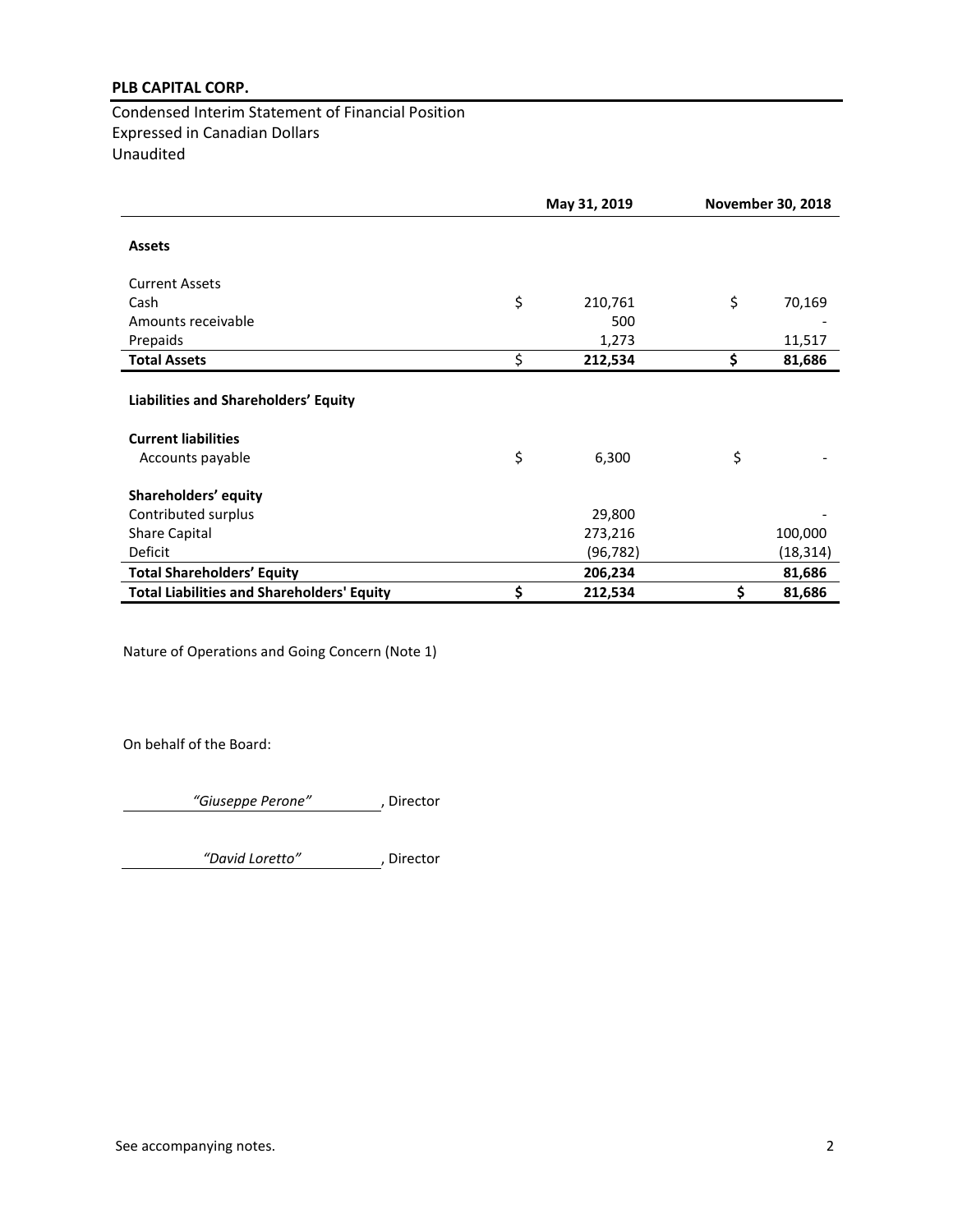Condensed Interim Statement of Comprehensive Loss Expressed in Canadian Dollars Unaudited

|                                                | Three months ended<br>May 31, 2019 |    | Six months ended<br>May 31, 2019 |  |
|------------------------------------------------|------------------------------------|----|----------------------------------|--|
| <b>Expenses</b><br>Audit and accounting        | \$                                 | \$ | 7,560                            |  |
| Consulting                                     | 6,000                              |    | 6,000                            |  |
| Interest and bank charges                      | 25                                 |    | 45                               |  |
| Legal                                          | 12,125                             |    | 22,180                           |  |
| Office and administration                      | 993                                |    | 1,783                            |  |
| Share-based compensation                       | 29,800                             |    | 29,800                           |  |
| Transfer and filing                            | 11,100                             |    | 11,100                           |  |
|                                                | (60,043)                           |    | (78,468)                         |  |
| Net loss and comprehensive loss for the period | (60,043)                           | \$ | (78,468)                         |  |
| Basic and diluted loss per share               | (0.02)                             |    | (0.02)                           |  |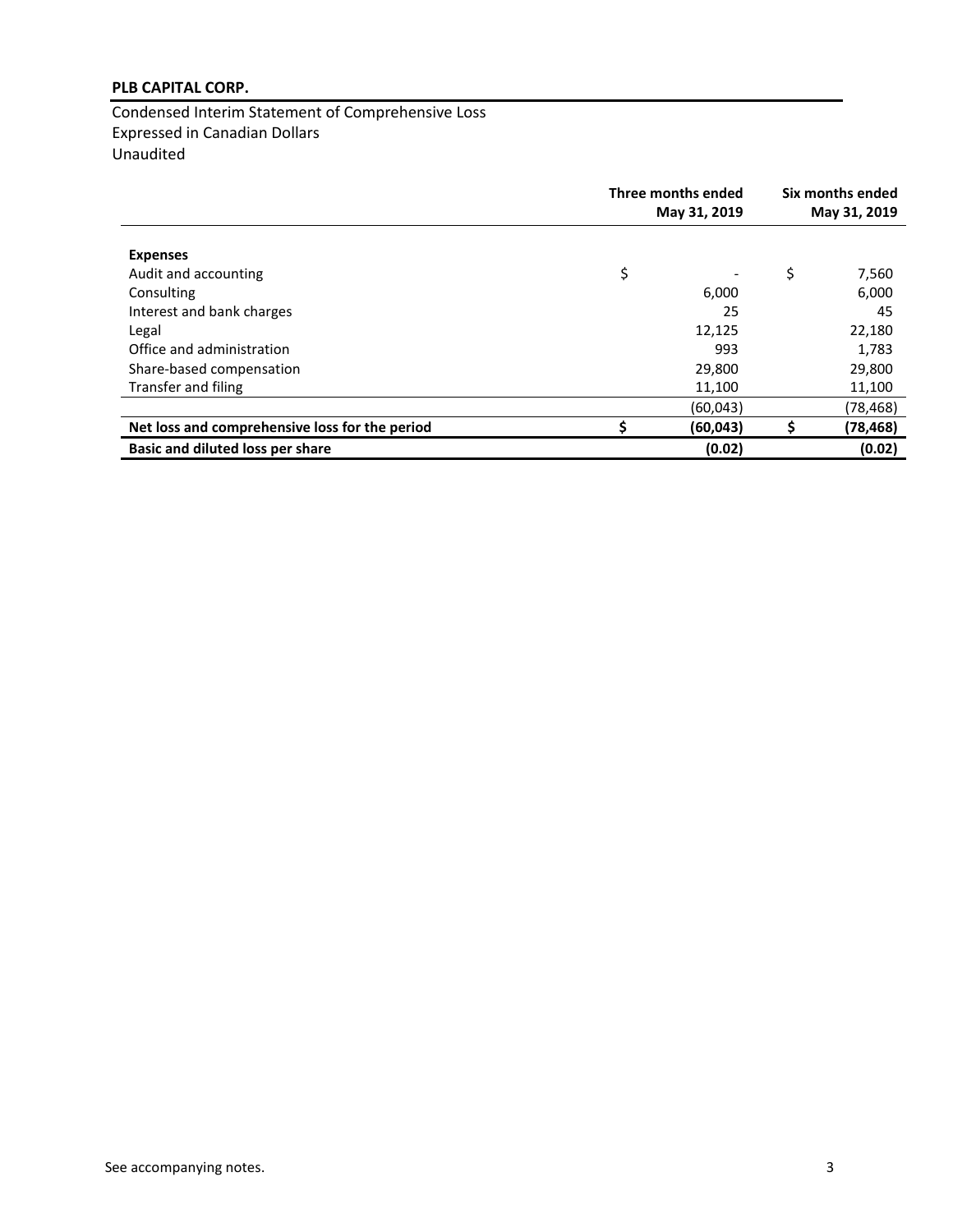Condensed Interim Statement of Changes in Shareholders' Equity Expressed in Canadian Dollars Unaudited

|                                            | <b>Share Capital</b>       |   |                          |   |                          |                          |                     |
|--------------------------------------------|----------------------------|---|--------------------------|---|--------------------------|--------------------------|---------------------|
|                                            | Number of<br><b>Shares</b> |   | Amount                   |   | Contributed<br>surplus   | <b>Deficit</b>           | <b>Total Equity</b> |
| <b>Balance at November 30, 2018</b>        | 2,000,000                  | S | 100,000                  | S |                          | (18, 314)                | \$<br>81,686        |
| Share-based payments                       |                            |   |                          |   | 29,800                   |                          | 29,800              |
| Public offering - net of share issue costs | 2,000,000                  |   | 173,216                  |   |                          | $\overline{\phantom{a}}$ | 173,216             |
| Net loss for the period                    | $\overline{\phantom{a}}$   |   | $\overline{\phantom{a}}$ |   | $\overline{\phantom{0}}$ | (78,468)                 | (78, 468)           |
| Balance at May 31, 2019                    | 4,000,000                  |   | 273,217                  |   | 29,800                   | (96, 782)                | 206,234             |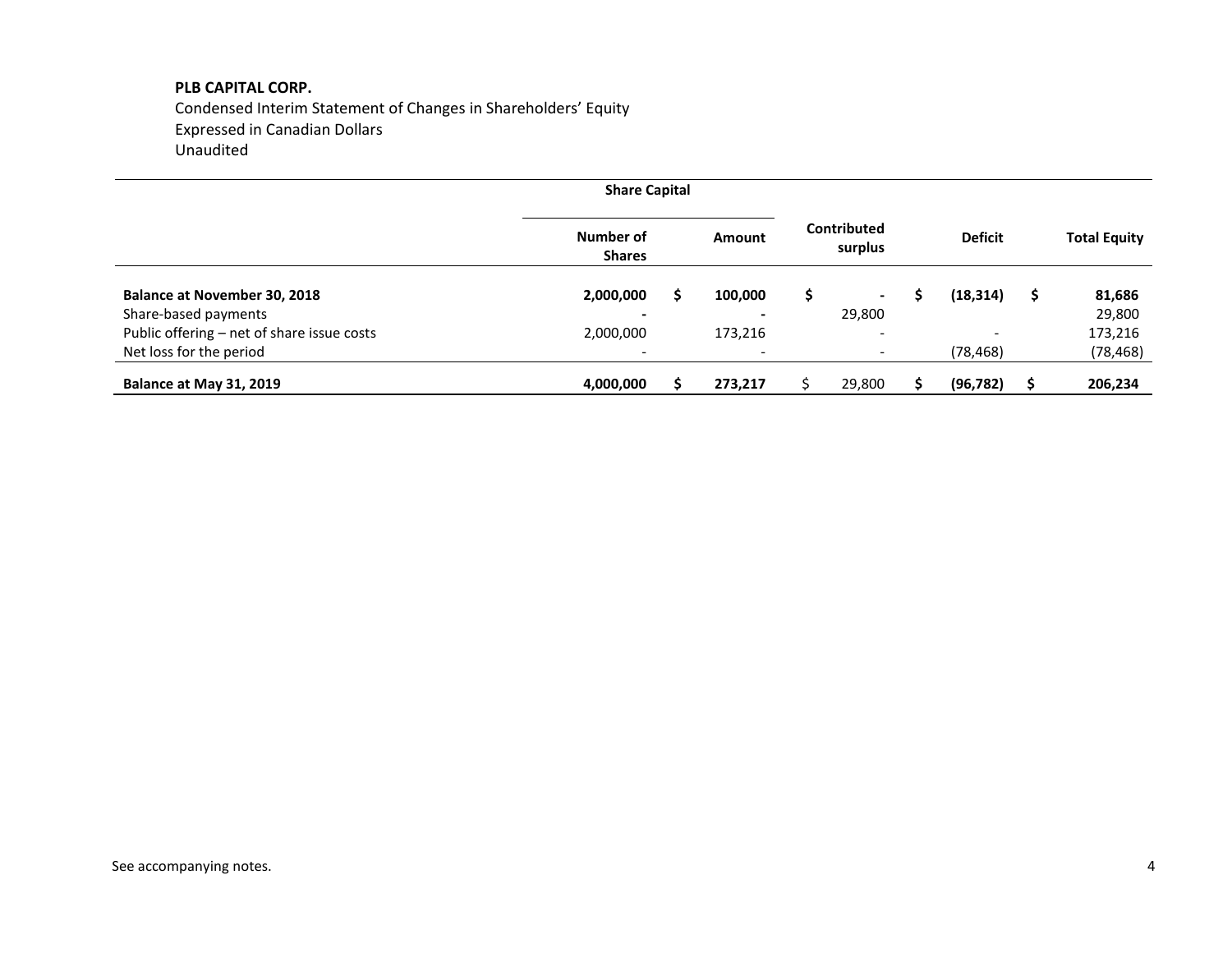Condensed Interim Statement of Cash Flows Expressed in Canadian Dollars Unaudited

|                                             | Six months ended<br>May 31, 2019 |
|---------------------------------------------|----------------------------------|
|                                             |                                  |
| <b>Operating Activities</b>                 |                                  |
| Net loss for period                         | \$<br>(78, 468)                  |
| Item not involving cash:                    |                                  |
| Share-based compensation                    | 29,800                           |
|                                             | (48,668)                         |
| Changes in non-cash working capital items:  |                                  |
| Amounts receivable                          | (500)                            |
| Prepaids                                    | 10,244                           |
| Account payable                             | 6,300                            |
|                                             | 16,044                           |
| Net cash flows used in operating activities | (32,624)                         |
|                                             |                                  |
| Cash provided by financing activity         |                                  |
| Cash received in public offering            | 173,216                          |
|                                             |                                  |
| Net increase in cash                        | (140, 592)                       |
| Cash, beginning of the period               | 70,169                           |
| Cash, end of period                         | \$<br>210,761                    |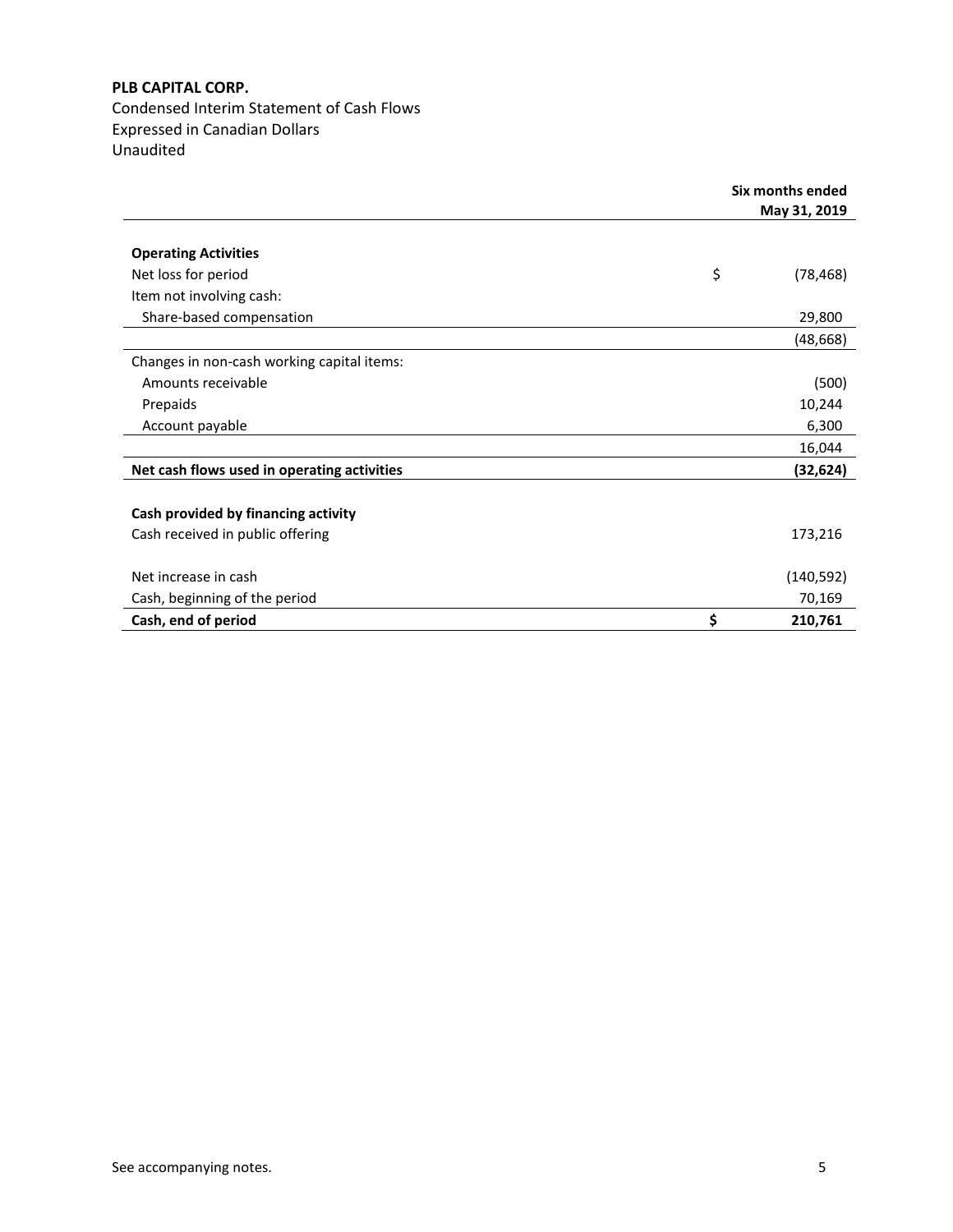**PLB CAPITAL CORP.** Notes to the Condensed Interim Financial Statements For the Three Months Ended May 31, 2019 Expressed in Canadian Dollars Unaudited

# **1. Nature of Operations and Going Concern**

PLB Capital Corp. (the "Company") was incorporated under the *Business Corporations Act* (British Columbia) on July 4, 2018 and is a Capital Pool Company under the policies of the TSX Venture Exchange (the "Exchange").

The principal business of the Company will be the identification and evaluation of assets or businesses with a view to completing a "Qualifying Transaction" as it is defined in the policies of the Exchange. The Company has commenced the process of identifying potential acquisitions. There is no assurance that the Company will identify and complete a Qualifying Transaction within the time period described by the policies of the Exchange. Moreover, even if a potential Qualifying Transaction is identified by the Company, it may not meet the requirements of the Exchange.

The head office, principal and registered address and records office of the Company are located at Suite 2080, 777 Hornby Street, Vancouver, B.C., V5Z 1S4.

The Company has no source of operating revenue, has incurred net losses since inception and during the three month period ended May 31, 2019 incurred a net loss of \$60,043. Its continued existence will be dependent on the receipt of related party debt or equity financing on terms which are acceptable to the Company.

# **2. Significant Accounting Policies and Basis of Preparation**

The interim financial statements were authorized for issue by the directors of the Company on July 30, 2019.

#### *Statement of compliance*

The interim financial statements of the Company have been prepared in accordance with International Financial Reporting Standards ("IFRS"), as issued by the International Accounting Standards Board ("IASB").

# *Basis of preparation*

The interim financial statements of the Company have been prepared on an accrual basis except for cash flow information and are based on historical costs, modified where applicable. The interim financial statements are presented in Canadian dollars, which is the Company's functional currency.

#### *Significant accounting judgments, estimates and assumptions*

# *Critical accounting estimates and judgments*

The preparation of interim financial statements in conformity with IFRS requires management to make judgments, estimates and assumptions that affect the reported amounts of assets and liabilities and disclosure of contingent assets and liabilities at the date of the statement of financial position, and the reported amounts of expenses during the reporting period. Actual outcomes could differ from these estimates. These interim financial statements include estimates, which, by their nature, are uncertain. The impact of such estimates appears throughout the interim financial statements and may require adjustments based on future occurrences. Revisions to accounting estimates are recognized in the period in which the estimate is revised and in future periods if the revision affects both current and future periods. Estimates are based on historical experience, current and future economic conditions, and other relevant factors that are believed to be reasonable under the circumstances.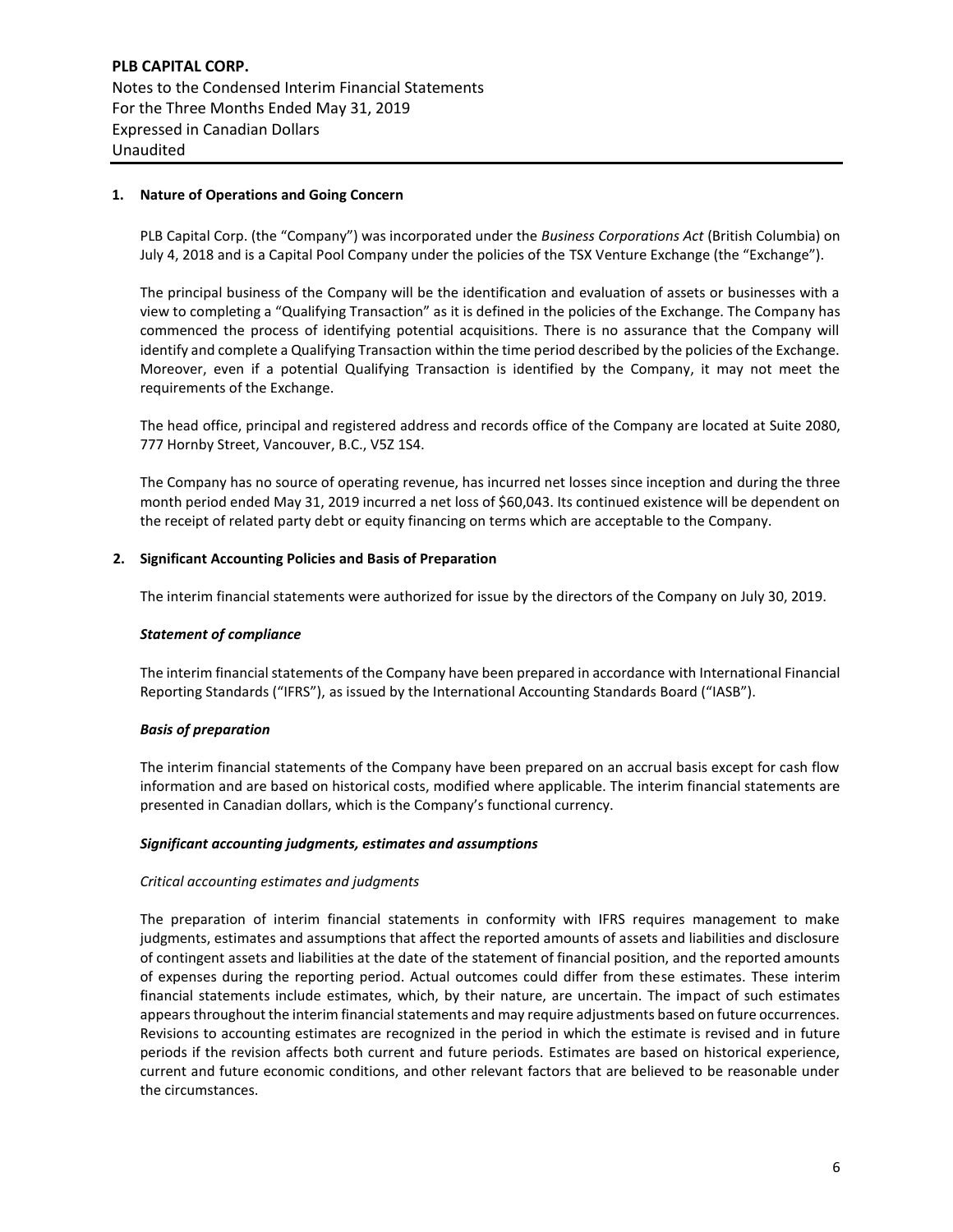# **2. Significant Accounting Policies and Basis of Preparation** (*cont'd*)

#### *Significant accounting judgments, estimates and assumptions* (*cont'd*)

#### *Critical accounting judgments*

Management must make judgments given the various options available as per accounting standards for items included in the interim financial statements. Judgments involve a degree of uncertainty and could result in material adjustment to the carrying amounts of assets and liabilities, in the event that actual events differ from a judgment made.

#### i) Going concern

The assessment of the Company's ability to continue as a going concern and to raise sufficient funds to pay for its ongoing operating expenditures and meet its liabilities for the ensuing year, involves significant judgment based on historical experience and other factors, including expectation of future events that are believed to be reasonable under the circumstances.

#### *Financial instruments*

#### *Financial assets*

Financial assets are classified as Fair value through profit or loss ("FVTPL") when the financial asset is held-fortrading or is designated as FVTPL. A financial asset is classified as FVTPL when it has been acquired principally for the purpose of selling in the near future, it is a part of an identified portfolio of financial instruments that the Company manages and has an actual pattern of short-term profit-taking or if it is a derivative that is not designated and effective as a hedging instrument. Upon initial recognition, attributable transaction costs are recognized in profit or loss when incurred. Financial instruments at FVTPL are measured at fair value, and changes therein are recognized in profit or loss.

# *Financial liabilities*

Financial liabilities are classified as other financial liabilities, based on the purpose for which the liability was incurred. These liabilities are initially recognized at fair value net of any transaction costs directly attributable to the issuance of the instrument and subsequently carried at amortized cost using the effective interest rate method. This ensures that any interest expense over the period to repayment is at a constant rate on the balance of the liability carried in the statements of financial position. Interest expense in this context includes initial transaction costs and premiums payable on redemption, as well as any interest or coupon payable while the liability is outstanding.

# *Impairment of non-financial assets*

The carrying amount of the Company's assets is reviewed at each reporting date to determine whether there is any indication of impairment. If such indication exists, the recoverable amount of the asset is estimated to determine the extent of the impairment loss.

An impairment loss is recognized whenever the carrying amount of an asset or its cash-generating unit exceeds its recoverable amount. Impairment losses are recognized in profit or loss.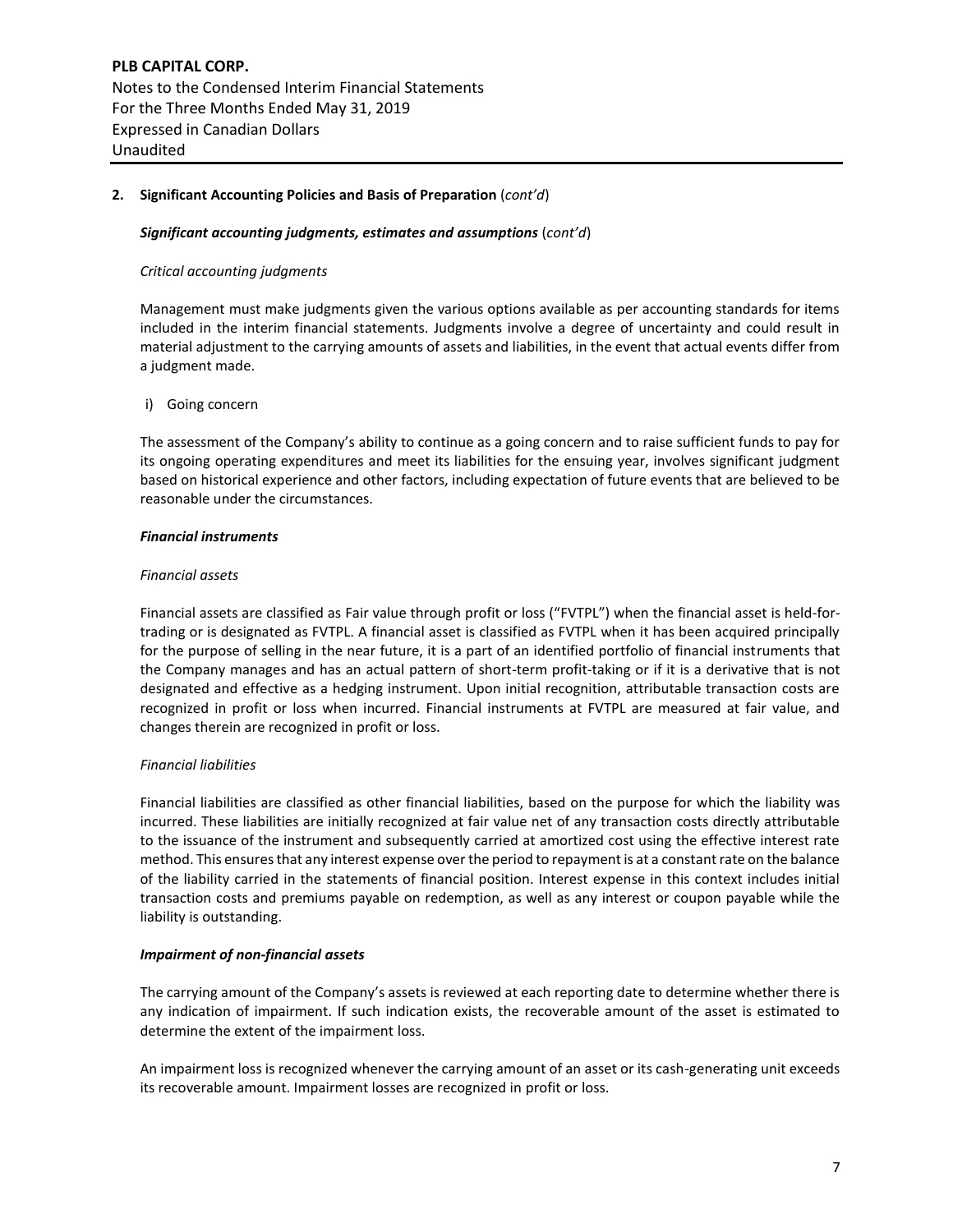**PLB CAPITAL CORP.** Notes to the Condensed Interim Financial Statements For the Three Months Ended May 31, 2019 Expressed in Canadian Dollars Unaudited

# **2. Significant Accounting Policies and Basis of Preparation** (*cont'd*)

# *Impairment of non-financial assets (cont'd)*

The recoverable amount of assets is the greater of an asset's fair value less cost to sell and value in use. In assessing value in use, the estimated future cash flows are discounted to their present value using a pre-tax discount rate that reflects the current market assessments of the time value of money and the risks specific to the asset. For an asset that does not generate cash inflows largely independent of those from other assets, the recoverable amount is determined for the cash-generating unit to which the asset belongs.

An impairment loss is only reversed if there is an indication that the impairment loss may no longer exist and there has been a change in the estimates used to determine the recoverable amount, however, not to an amount higher than the carrying amount that would have been determined had no impairment loss been recognized in previous years.

Assets that have an indefinite useful life are not subject to amortization and are tested annually for impairment.

# *Loss per share*

Basic loss per share is computed by dividing the net loss available to common shareholders by the weighted average number of shares outstanding during the reporting period. Diluted loss per share is computed using the treasury stock method, under which the weighted average number of shares outstanding is increased to include additional shares for the assumed exercise of stock options and warrants, if dilutive. The number of additional shares is calculated by assuming that outstanding stock options and warrants are exercised.

Shares held in escrow, other than where their release is subject to the passage of time, are not included in the calculation of the weighted average number of common shares outstanding.

#### *Share capital*

Common shares are classified as equity. Transaction costs directly attributable to the issue of common shares and share options are recognized as a deduction from equity, net of any tax effects.

#### *Equity-settled transactions*

Share-based payment arrangements whereby the Company receives goods or services as consideration for its own equity instruments are accounted for as equity-settled share-based payment transactions. Equity instruments issued as consideration for the purchase of non-monetary assets are measured based on the fair value of the common shares on the date the shares are issued.

#### **3. Accounting Standards Issued but not yet Effective**

There are no new standards or amendments to standards and interpretations applicable to the Company.

Other accounting standards or amendments to existing accounting standards that have been issued but have future effective dates are either not applicable or not expected to have a significant impact on the Company's interim financial statements.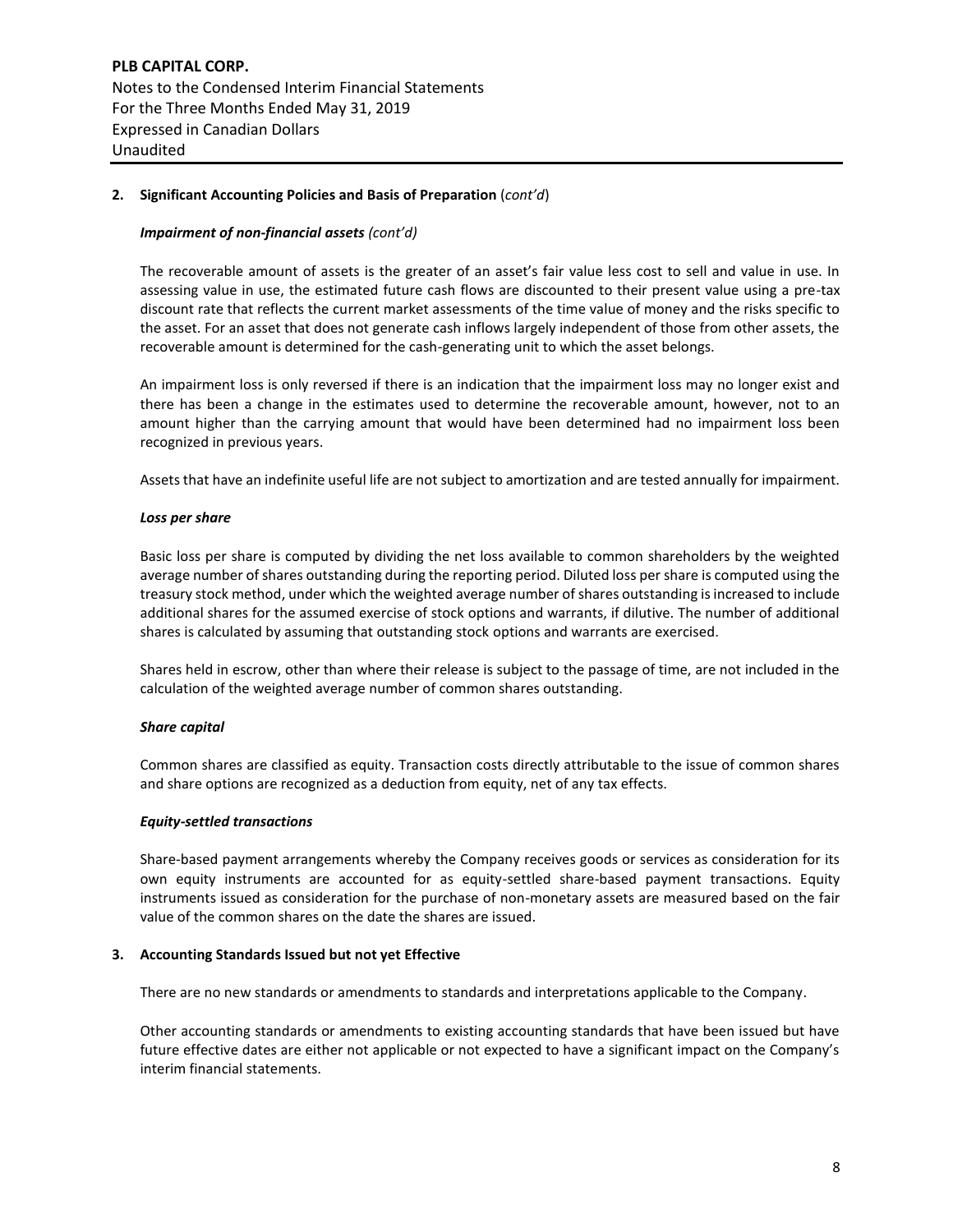# **4. Related Party Disclosures**

The aggregate value of transactions and outstanding balances relating to key management personnel were as follows:

|                          | May 31, 2019 |
|--------------------------|--------------|
| Share-based compensation | 29,800       |

#### **5. Share Capital**

(a) Authorized

Unlimited number of common shares without par value.

(b) Issued and outstanding

During the period ended May 31, 2019, there were 2,000,000 common shares issued by the Company, for \$0.10 per share for total proceeds of \$200,000 (the "Offering").

During the period ended November 30, 2018, there were 2,000,000 common sharesissued by the Company for \$0.05 per share for total proceeds of \$100,000.

(c) Escrowed shares

An escrow agreement (the "Escrow Agreement") between the Company and certain shareholders of the Company has been completed resulting in 2,000,000 common shares (the "Escrowed Shares"), being all of the issued and outstanding common shares prior to the completion of the Offering, being deposited in escrow. Pursuant to the Escrow Agreement, the Escrowed Shares shall be released pro-rata to the shareholders as to 10% upon issuance of notice of final acceptance of a Qualifying Transaction by the Exchange and as to the remainder in six equal tranches of 15% every six months thereafter for a period of 36 months. These Escrowed Shares may not be transferred, assigned or otherwise dealt without the consent of the regulatory authorities.

(d) Stock option plan

On March 14, 2019, the Company granted a total of 400,000 share purchase options to the directors and officers. These options will be exercisable for a price of \$0.10 for a period of five years.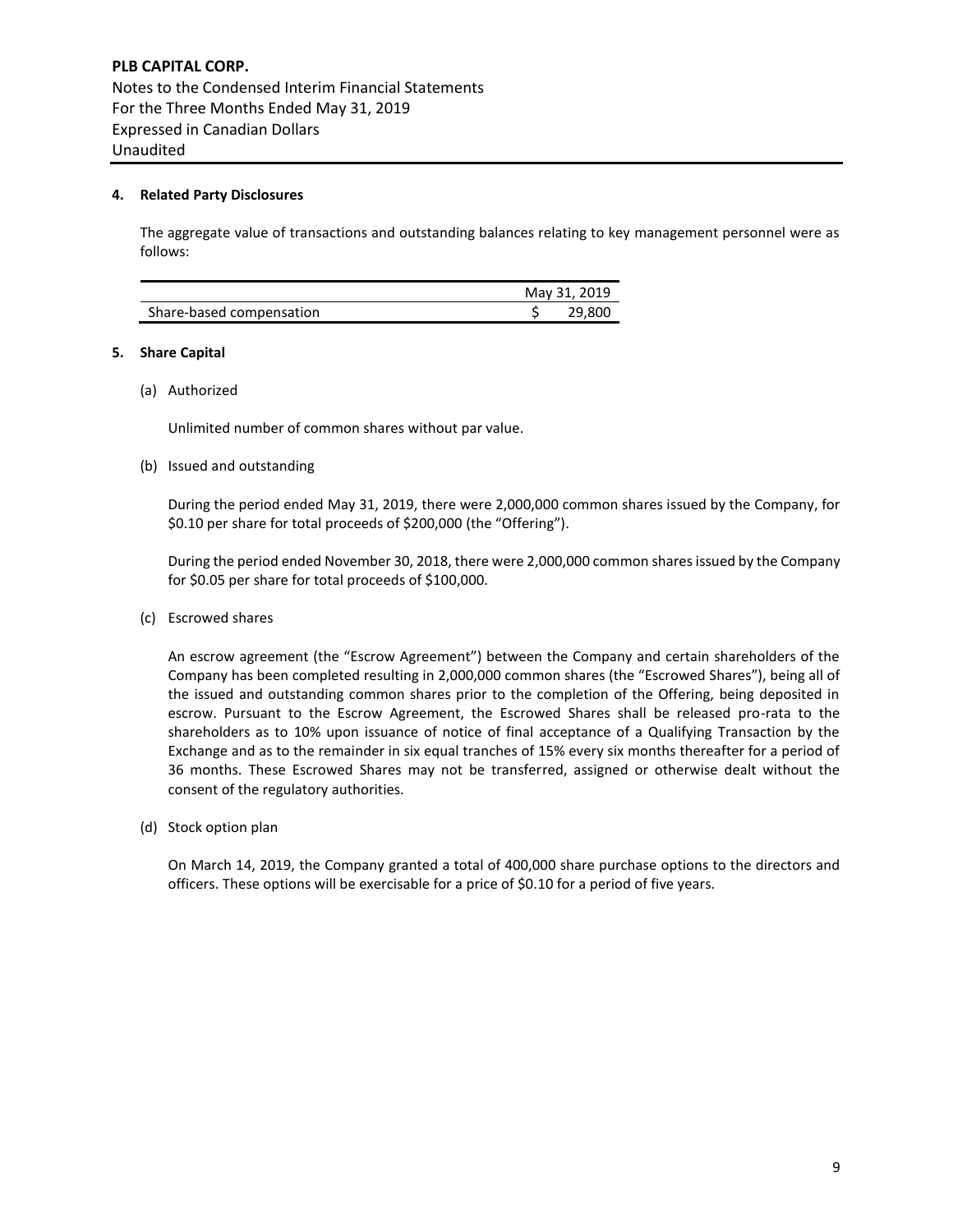# (e) Share purchase warrants

Details of the status of the Company's share purchase warrants are as follows:

|                                | 2019                              |  |                  |  |  |
|--------------------------------|-----------------------------------|--|------------------|--|--|
|                                | Number of                         |  | Weighted Average |  |  |
|                                | <b>Exercise Price</b><br>Warrants |  |                  |  |  |
| Outstanding, beginning of year |                                   |  |                  |  |  |
| Granted                        | $100,000^{(1)}$                   |  | 0.10             |  |  |
| Outstanding, end of period     | 100,000                           |  | 0.10             |  |  |

(1) Expire March 14, 2021

On completion of the Offering, the Company granted to its agent warrants to acquire up to 5% of the common shares issued under the Offering at a price of \$0.10 per share for a period of 24 months from the closing date of the Offering, being up to 100,000 common shares.

# **6. Financial Risk and Capital Management**

#### *Capital management*

The Company does not generate cash flows from operations. The Company's primary source of funds comes from the issuance of share capital. The Company does not use other sources of financing that require fixed payments of interest and principal due to lack of cash flow from current operations, and is not subject to any externally imposed capital requirements.

The Company's objective when managing capital is to safeguard the Company's ability to continue as a going concern.

The Company defines its capital as shareholders' equity. Capital requirements are driven by the Company's general operations. To effectively manage the Company's capital requirements, the Company monitors expenses and overhead to ensure costs and commitments are being paid. There were no changes to the Company's capital management approach during the period ended May 31, 2019.

# *Management of financial risk*

The Company has classified its accounts payable and accrued liabilities as other financial liabilities. The carrying value of all financial liabilities approximates fair value due to the short-term nature of these financial instruments. The types of risk exposure and the Company's methods of managing the risk remain consistent and are as follows:

(a) Market risk

Market risk is the risk that the fair value or future cash flows of a financial instrument will significantly fluctuate due to changes in market prices. The value of financial instruments can be affected by changes in interest rates, foreign currency rates and other price risk.

(i) Interest rate risk

The Company is not subject to significant interest rate risk with respect to its financial instruments.